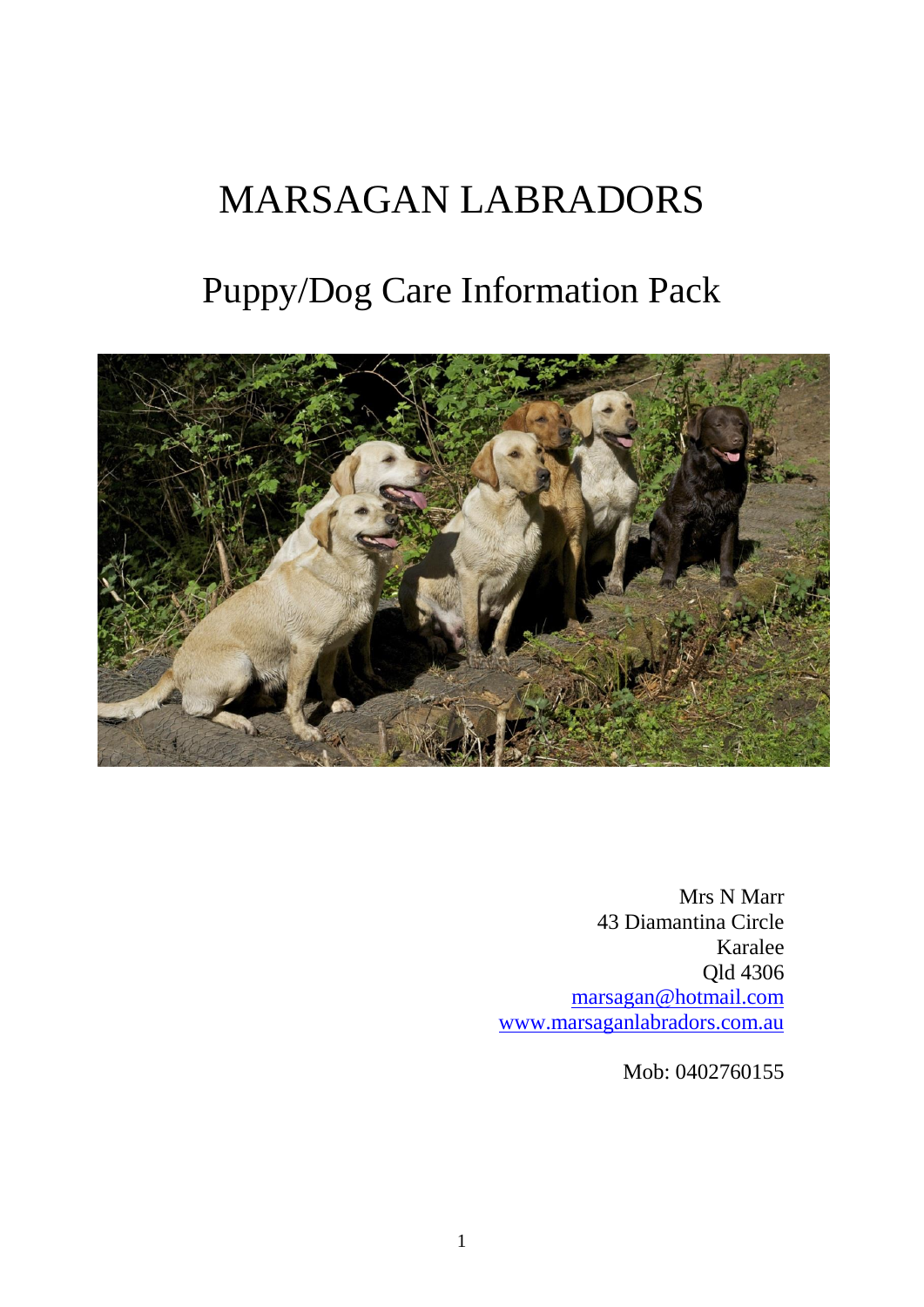# **Contents**

| <b>Vaccinations - Puppy to Adult</b> | Page 3  |
|--------------------------------------|---------|
| Worms                                | Page 4  |
| <b>Fleas</b>                         | Page 7  |
| <b>Ticks</b>                         | Page 8  |
| <b>Teeth</b>                         | Page 9  |
| Ears                                 | Page 10 |
| <b>Eyes</b>                          | Page 10 |
| <b>Hip Dysplasia</b>                 | Page 12 |
| <b>Neutering</b>                     | Page 15 |

I hope this information will be of use to you and wish you many happy and healthy years with your dog.

Sincerely,

Nicky Marr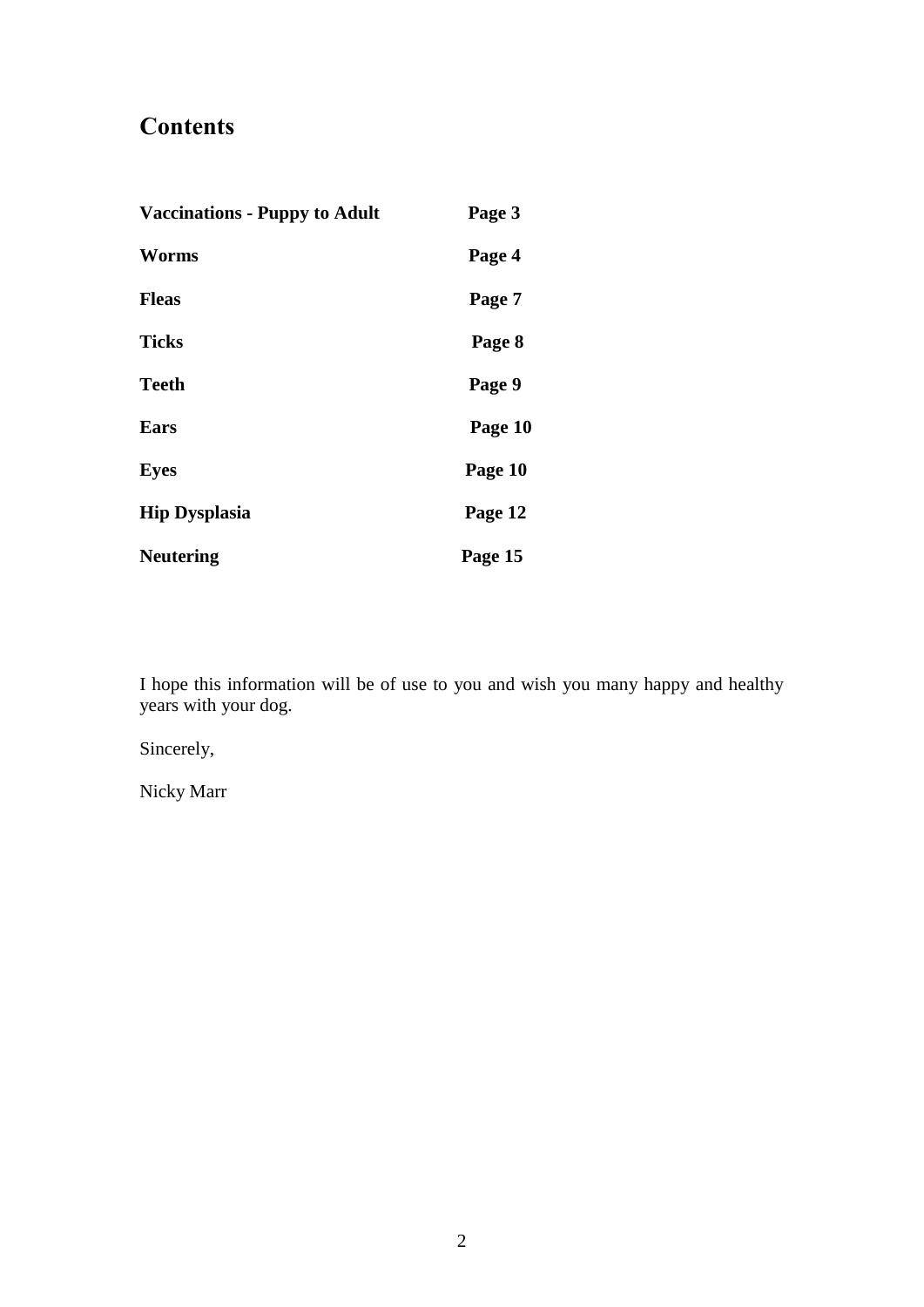# **Vaccinations – from puppy to adult**

All puppies leave us having had their first vaccinations at 6 weeks of age. Your puppy will require its second injection when it is 10 weeks old: the vaccinations consist of one primo-injection and a booster four weeks later. The timing of these essential vaccinations *does* vary according to different practice policies however, so check with your veterinary surgery when booking an appointment.

The diseases that vaccination protects against are:

- Distemper
- Hepatitis
- Parvovirus

These 3 diseases are commonly known as the C3 vaccination on your vaccination certificate. We issue you with a certificate which must be kept safe as you will need to show it as proof of vaccination to any kennels that your dog may visit in the future. , You are also given a health card which allows you to keep an accurate record of all worming, flea control and variations in your dog's weight.

These diseases are generally fatal. Dogs are still at risk as these diseases are seen in practice from time to time, particularly Parvovirus. lf you take care of a puppy you must be responsible and ensure that vaccinations and all other aspects of preventative health care are taken seriously.

lf you plan to board your dog in kennels at any stage it is recommended that you have the Kennel Cough vaccine administered every 6 months for maximum protection. This vaccine is given nasally. In some kennels, it is mandatory.

There has been some questioning regarding the safety of vaccines recently. It is important that your dog be in full health when the vaccines are given. The vet should give your dog a full health check including taking its temperature. Do not be afraid to ask your vet to do so if (s)he does not do it. Millions of vaccines are given each year and very few reactions to vaccines reported. You may find your puppy becomes lethargic and or quiet after the initial vaccine but if you are worried or there are other symptoms – contact your vet.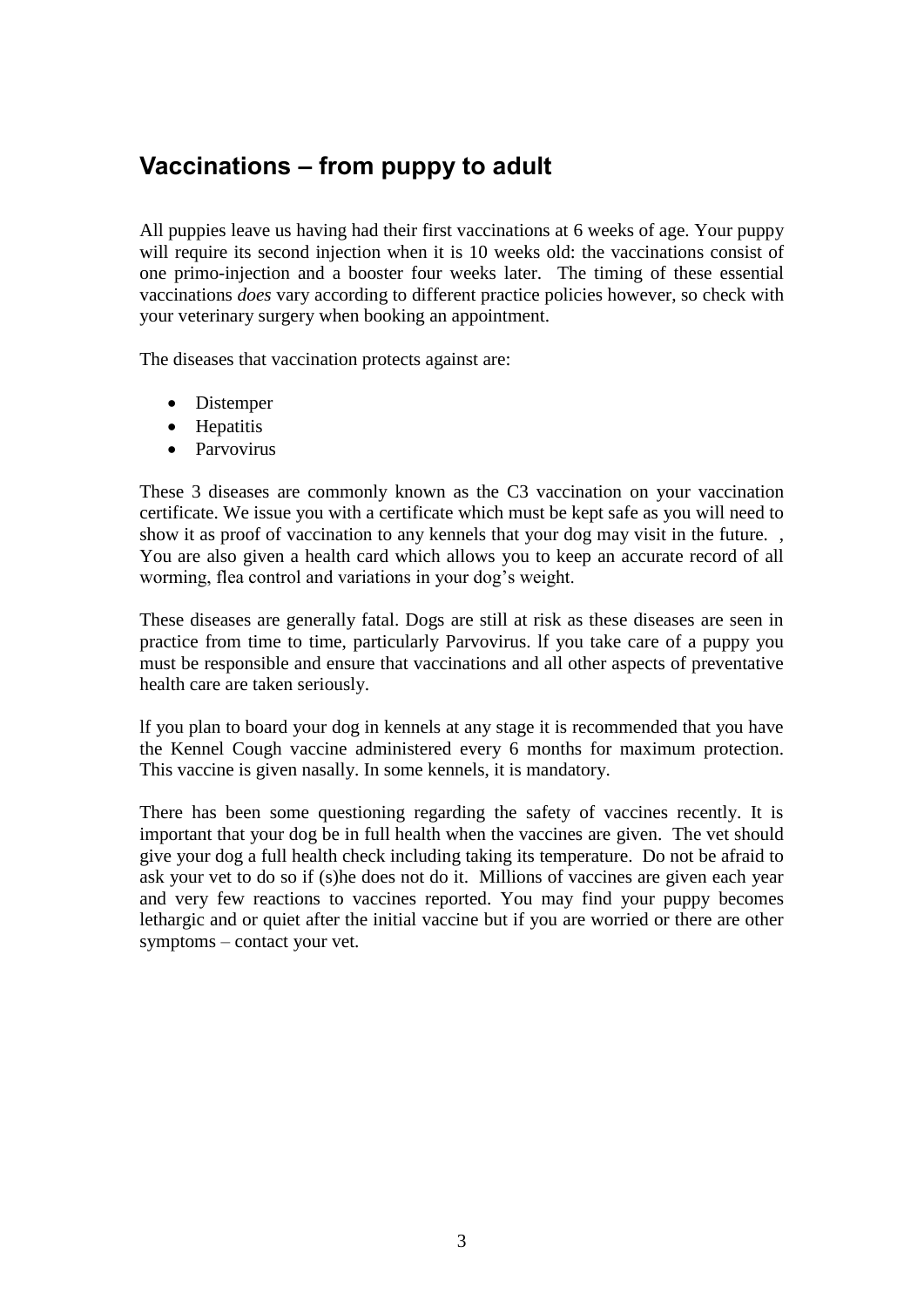## **Worms**

Marsagan puppies are wormed every two weeks from two weeks of age until they leave for their new homes. You should continue to worm your pup every two weeks until three months of age, then every 3 or 4 months depending on the product you choose to use.

How a dog gets infected by worms depends on the kind of worms the Labrador has. The most common ones in dogs in general are:

- Roundworms
- Hookworms
- Whipworms
- Tapeworms
- Heartworms

It isn't always easy to tell if your Labrador has worms, unless he or she has a heavy infestation.

### **Roundworms**

**Roundworm Appearance:** Roundworms look like spaghetti. On average, they are about 3-5 inches (7-12 cm) long. They live in dogs' intestines and consume partially digested food. Roundworms can be picked up from the ground, particularly from your dog sniffing other dogs' faeces. Roundworm eggs and larvae can live in the soil for months or even years. Your dog picks them up on his coat, paws and muzzle and then ingests them while grooming - thus infecting himself. Puppies can also pick them up by nursing from an infected mother. (This is true even if the mother tests negative for roundworms as roundworm larvae (immature worms) encrypt in the mother's muscles and are not detectable by tests for adult worms).

**Types of roundworm:** There are two different types of roundworms affecting dogs and puppies:

- *Toxocara canis*
- *Toxascaris leoanina*

**Symptoms:** Symptoms range from none to vomiting, diarrhoea, a pot-bellied appearance, dehydration, weight loss and deteriorating condition. With large infestations, lung damage can sometimes occur resulting in breathing problems.

**Prevention & Treatment:** Both of these roundworms are treated with the same medication so it is not necessary to determine which of the two is present. Several very safe and effective drugs are available to kill roundworms in the intestine. Some of these drugs temporarily anesthetize the worms so that they pass out of the dog with a normal bowel movement. Live and dead worms can be found in the faeces. Discuss treatments and prevention medicine with your vet and he will prescribe accordingly. Accurate diagnosis of roundworms is important since they can cause serious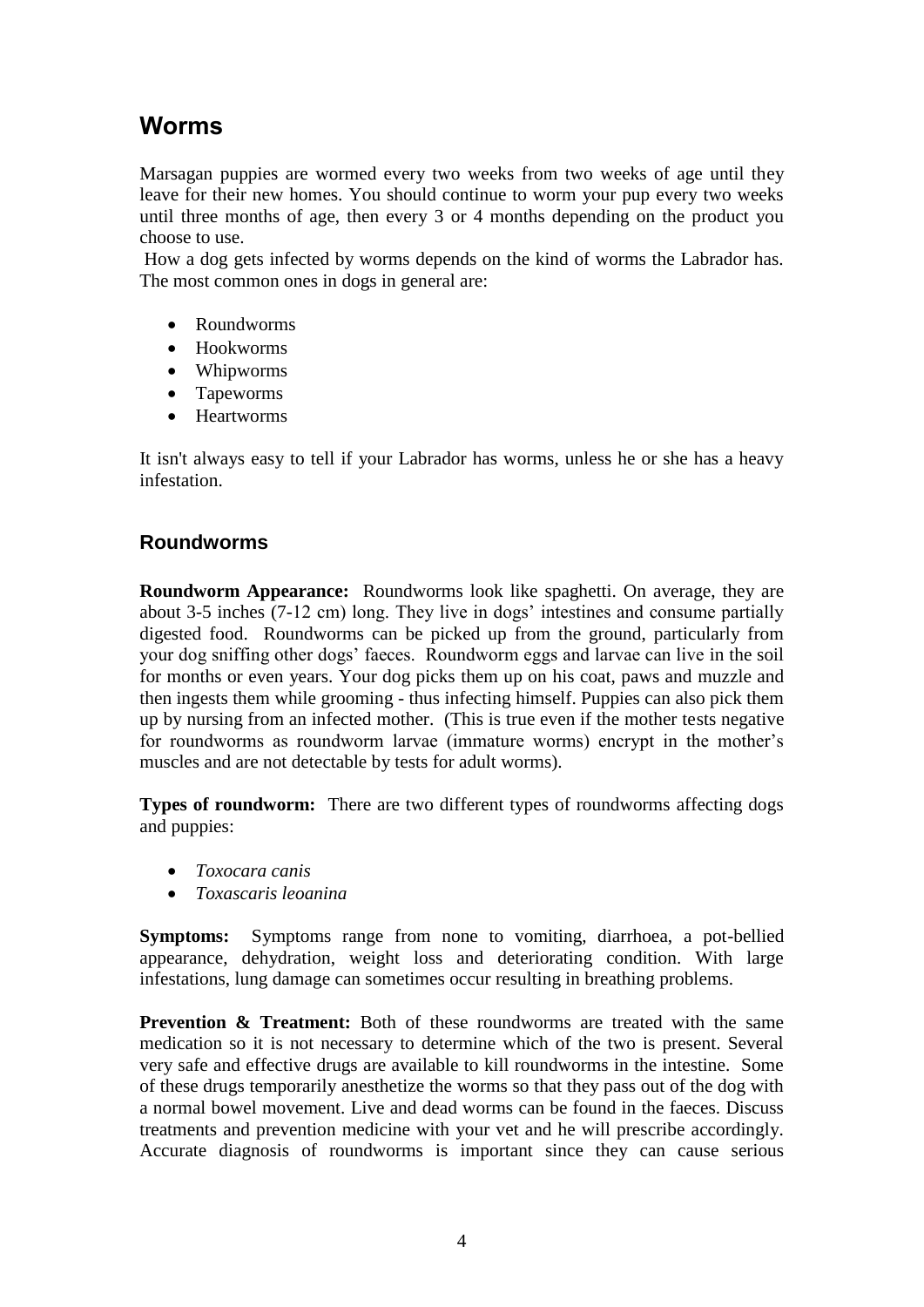problems. If you have any doubts, you should take a stool sample from your dog to the vet to be examined.

### **Hookworms**

**Hookworm Appearance:** Hookworms are smaller than roundworms. They are called hookworms because they feed on blood by hooking onto the wall of the intestine. They have sharp teeth which can cause a dog's intestine to bleed.. Dogs can pick up hookworms from the ground where other dogs have passed eggs before, or from feeding on an infected bitch. In adult dogs, a fairly large worm load may be tolerated, but in puppies, hookworms can be life-threatening. Puppies exposed to hookworms generally grow up with some degree of immunity against future infections.

### **Hookworm Symptoms:**

- Dermatitis
- **•** Pneumonia
- **Enteritis**
- Bloody diarrhoea
- Blood loss
- Anaemia
- Weight loss

**Prevention & Treatment:** It is once again important for you to speak to your vet if you suspect that your dog has hookworms. Simple tests on stool samples can reveal if a dog is infected.

### **Whipworms**

**Whipworm Appearance:** Whipworms are intestinal parasites which are about 0.25 inches (6 mm) long. Adult whipworms look like pieces of thread with an enlarged end. Whipworms pass microscopic eggs in dogs' stools. The most common method of whipworm transmission is through the faeces of dogs, but it is also suspected that they may be transmitted through soil. The eggs are very resistant to drying and heat, so they can remain viable in the environment for years. When they mature, they are able to re-infect dogs in 10-60 days. Swallowing eggs will also contaminate dogs as they hatch in the lower intestinal tract where they then reproduce. Whipworms live in the caecum and colon where they cause severe irritation to the lining of the intestinal walls.

### **Symptoms:**

• Watery, bloody diarrhoea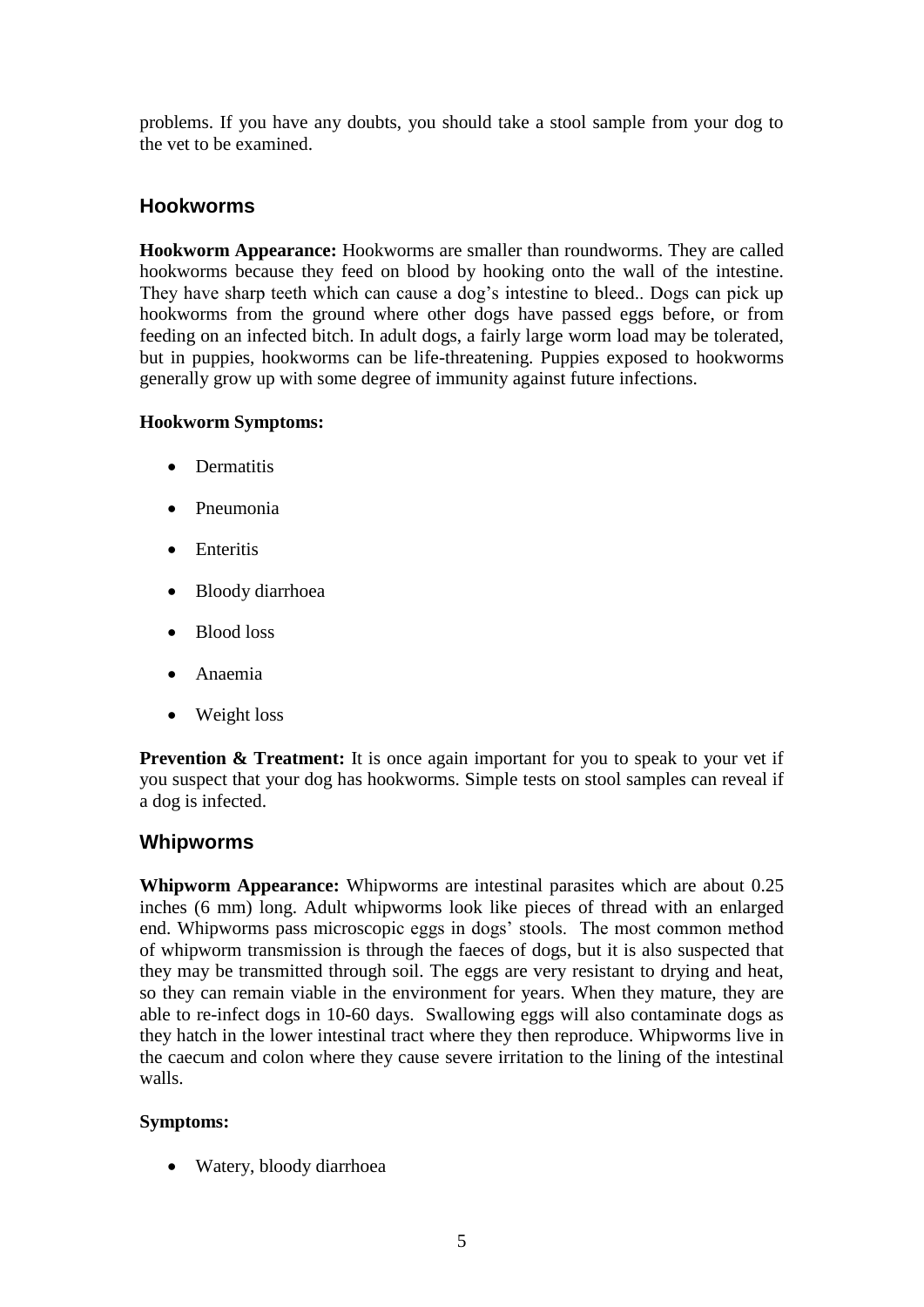- Weight loss
- General debilitation.

**Prevention & Treatment:** Avoid taking young puppies to areas where other dogs may be or may have been. If you suspect your dog has whipworms, speak to your vet.

### **Tapeworms**

**Tapeworm Appearance:** Tapeworms (*Dipylidium*) have a long, flat, ribbon-tape appearance. Adult tapeworms live in dogs' intestines, where they reproduce and lay eggs. The eggs are released in the dog's faeces. Adult tapeworms can reach 8 inches (20 cm) in length. The adult worm is made up of many small segments about 1/8 inch (3 mm) long. Dogs become infected by swallowing fleas that are infected with tapeworm eggs. This process begins when tapeworm eggs are swallowed by flea larvae. Contact between flea larvae and tapeworm eggs are thought to occur most frequently in contaminated bedding or carpets. As the flea is digested within the dog's intestine, the tapeworm hatches and anchors itself to the intestinal lining.

### **Symptoms:**

• Peri-anal pruritis

Occasionally, the mobile segments can be seen crawling near the anus or on the surface of a fresh stool. These segments look like grains of rice and contain tapeworm eggs; the eggs are released into the environment when the segment dries. The dried segments are small (about 1/16, or 2 mm), hard and golden in colour. These dried segments can sometimes be seen stuck to the hair around the dog's anus. They may cause debilitation and weight loss when they occur in large numbers.

**Prevention & Treatment:** Tapeworms are not usually detected by routine examination. Vets need to depend on the owner to notify them of a possible tapeworm infection in their dog. Once advised, treatment can be given.

NB: Control of fleas is very important in the management and prevention of a tapeworm infection. Flea control involves treating the dog, the indoor and the outdoor environment of the dog. A lot of vets recommend Frontline®.

### **HEARTWORMS**

Heartworms next to ruler Heartworms are common in dogs throughout Australia (cats can have them, too). They are among the most damaging parasites in dogs but they are almost 100 percent preventable. Heartworms are transmitted by mosquitoes and, once mature, they live in the heart and large blood vessels of the lungs. Adult heartworms can measure over one foot in length.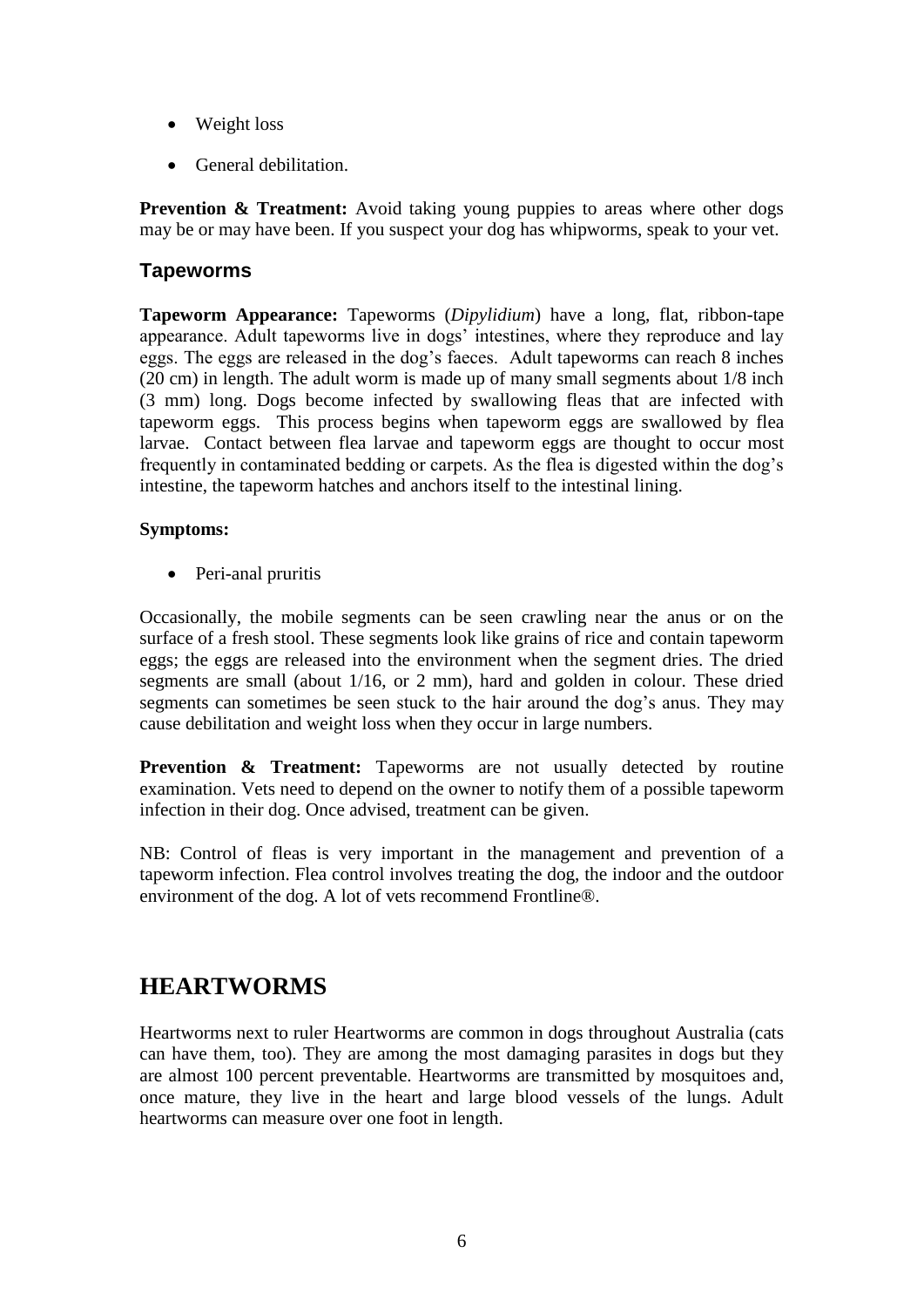#### **How will heartworms affect my dog?**

The heartworm larvae deposited by the feeding mosquito eventually migrate to the chambers of the heart or into the vessels of the lungs. The worms can affect blood flow throughout the body. Heartworm infection can affect many different organs of the dog—heart, lungs, kidneys, and liver, for example—so symptoms may be varied. A veterinarian may suspect that a dog has been infected if an active animal tires easily or shows shortness of breath or coughing. Early in the disease, dogs are often asymptomatic. Signs are often progressive over weeks to months and untreated, heartworm infection can be fatal.

### **Testing for heartworm infection**

Blood tests are most commonly used to diagnose heartworm infection in dogs. An inhouse screening test run by your veterinarian may be followed by a confirmatory blood test sent to an outside lab. Other tests frequently employed in determining the extent and severity of heartworm infection in a dog include blood tests of kidney and liver function, x-rays of the chest and an ultrasound (sonogram) of the heart. Once infection is confirmed, your veterinarian will discuss the most appropriate treatment for your pet.

### **How do I prevent my dog from getting heartworms?**

Fortunately, with medication, heartworm infection is almost always preventable.Ask your veterinarian about heartworm prevention. Preventive treatment should begin at 6 or 8 weeks of age in puppies and after tests have been conducted in older dogs to determine if your dog has already been infected. An annual blood test should be run to confirm the dog continues to be negative for heartworms. If your dog does have heartworms, your veterinarian can advise you about treatment options

### **Fleas**

**What are fleas?** Fleas are small, black insects about 2 mm in length. They live in the bedding and coats of dogs, cats and other animals and feed on blood.

**How can I tell if my dog has fleas?** Close examination of your dog may reveal small reddish insects moving rapidly through your dog's coat. If there are few fleas present, only flea faeces may be evident: small, black specks. To confirm the presence of fleas, place some flea dirt on a wet piece of cotton wool. The dirt will turn red as the blood pigment within the faeces dissolves. Some dogs tolerate fleas well, with very little scratching. Others show severe allergic reactions to both flea bites and flea saliva. This can result in intense scratching and chewing of the neck, ears, thighs and base of the tail. Your dog may also spin around quickly to chew itself when the flea bites. In extreme cases, your dog's skin may start to scale and discolour. Hair loss and secondary bacterial infections may also occur, often in circles called 'hotspots'.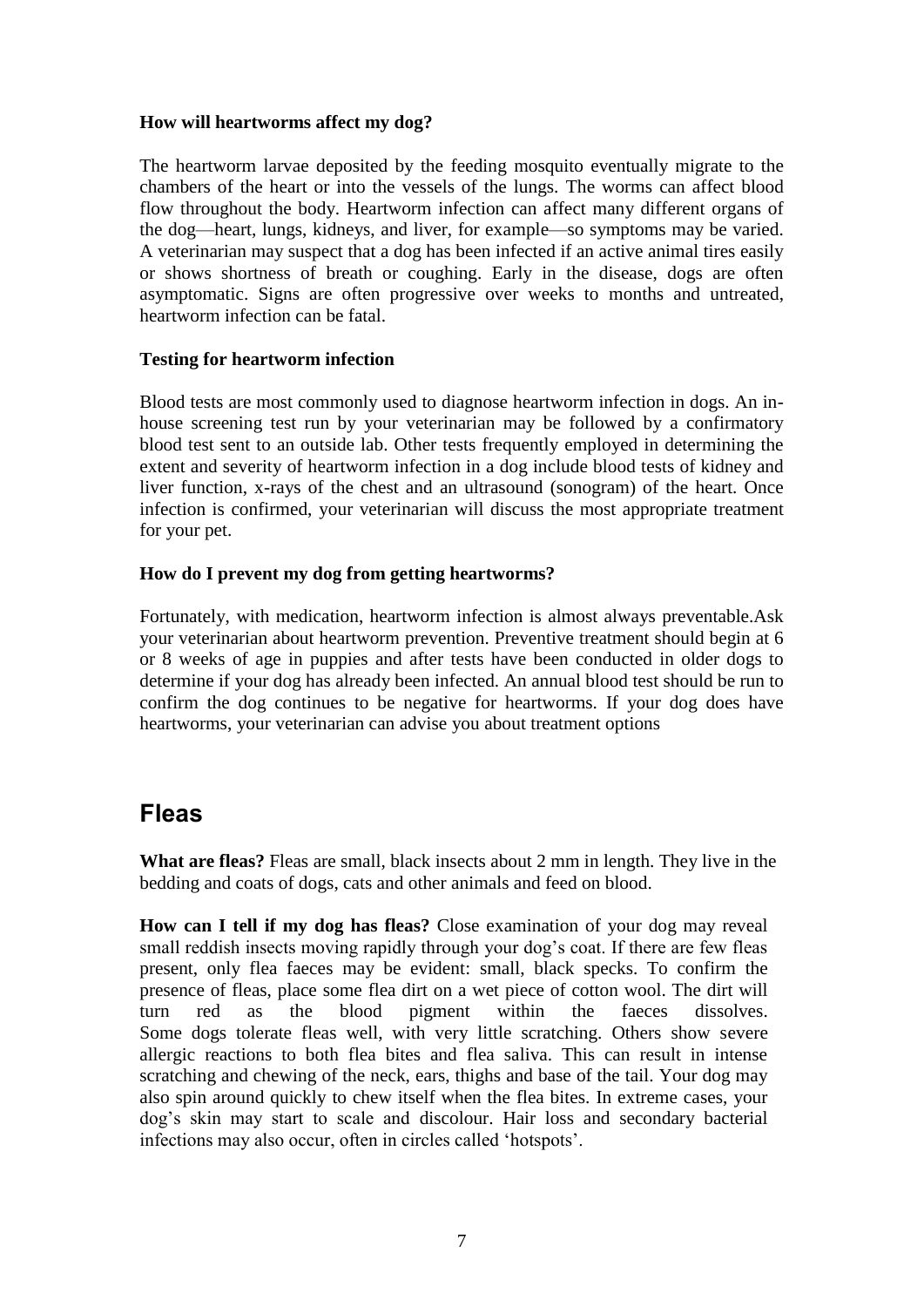**How do I control fleas?** Both indoor and outdoor areas can be sprayed with insecticides to eliminate fleas, if necessary. Treatment of your home or yard is best performed by a trained pest control expert. Consult with your veterinarian as to which flea products will break the flea life cycle in the environment.

Most flea problems can be managed by treating and preventing fleas on your dog. It is important to keep in mind that flea problems may be different from pet to pet or between households, and each problem may require a special method of control.

See your veterinarian for advice on your specific situation. Your veterinarian can recommend safe and effective products for controlling fleas and can determine exactly what you need. Your veterinarian can also determine whether you should consult with a pest control specialist about treating your home and yard.

Adult fleas lay their eggs on the dog within a few days of their first blood meal. These eggs are non-sticky and drop off onto surrounding carpets and bedding. Eggs hatch and produce larvae that feed on flea faeces and organic matter in the environment. The larvae dislike light and tend to live deep in the carpets and soil.

After a period of growth, larvae pupate. This is when the larvae morph into adults. Adult fleas are stimulated to emerge from the pupa by warmth of body heat, vibrations such as a dog walking by or by exhaled breath (carbon dioxide). Fleas may bite humans before jumping off to find a more suitable host. Fleas can be a major problem as most products that appear in the pet shop will either be ineffective or not usable until puppies are over 3 months of age. Frontline® spray is a very good treatment and is safe to use when puppies are only 2 days old. At this age treatment should be repeated every four weeks. The spray is put onto the skin at a dose of six pumps per kg using the 100ml spray. This will last for 3 months in the adult dog and one bottle may be enough to last up to one year.

### **Ticks**

Ectoparasites are organisms that live on the outside of an animal. Ticks are fairly common ectoparasites of dogs (and cats). How often you see ticks on your dog and how severe a tick assault will be depends on the region of the country in which you live, the time of year (tick activity varies in warm and cool weather), the habits of your dog, and how and when you use tick control products. Some ticks can infest dogs that spend most of their time indoors, and even dogs that only spend brief periods of time outside can have ticks.

### **How will ticks affect my dog?**

Ticks attach to your dog by inserting their mouthparts into your dog's skin. Many ticks also produce a sticky, glue-like substance that helps them to remain attached. After attaching to your dog, ticks begin feeding on your dog's blood. The places where ticks attach can become red and irritated.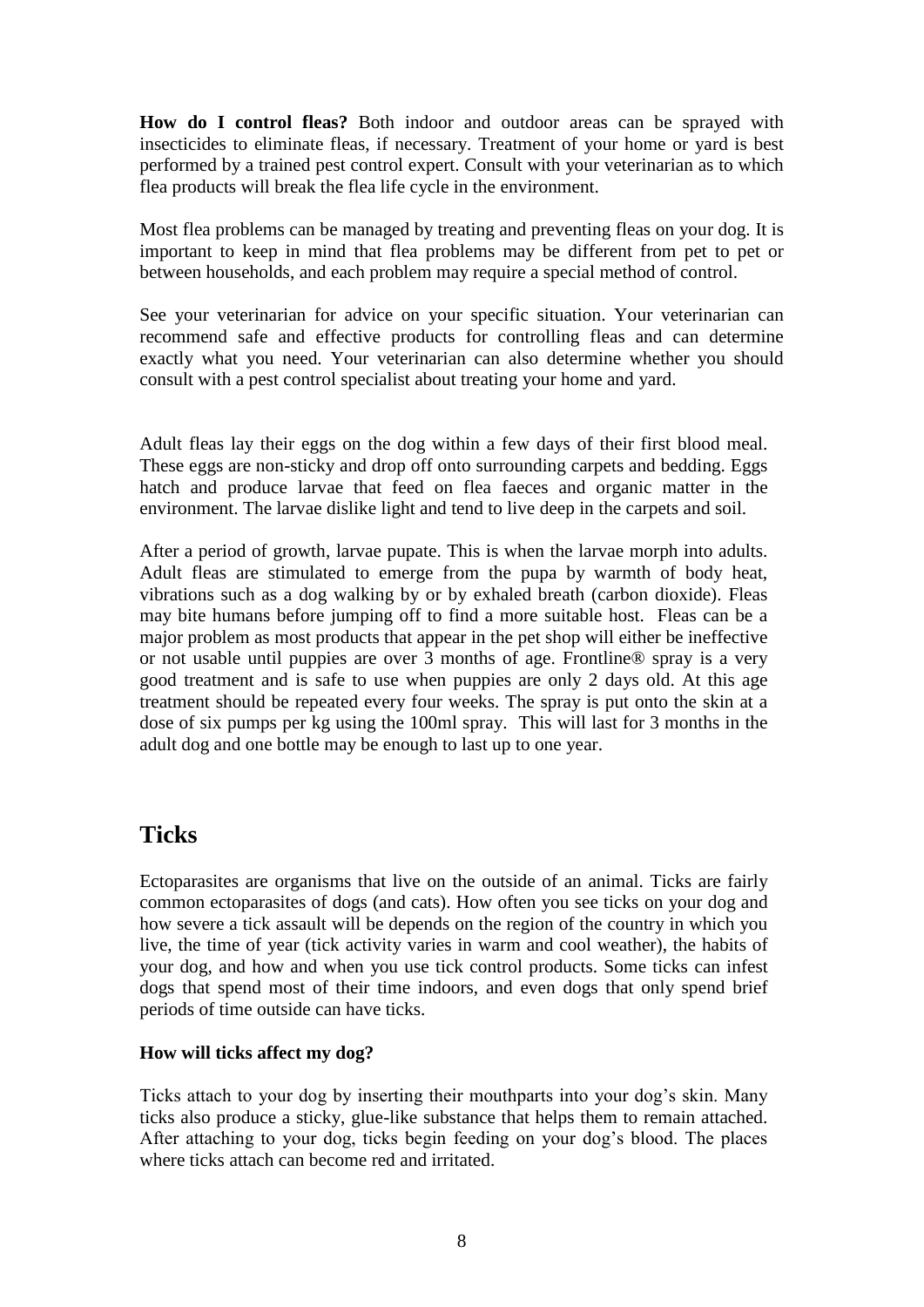Although rare, ticks can consume enough of your dog's blood to cause a deficiency called anemia. Certain female ticks can also cause a rare paralysis in dogs as a result of a toxin they produce while feeding. More important, ticks are capable of causing many diseases in your pet. The disease with which most people are familiar is called Lyme disease. Another is Rocky Mountain spotted fever.

Lyme disease can cause arthritis and swelling of your dog's joints, resulting in painful lameness. Rocky Mountain spotted fever can cause fever, lameness, and other signs. There are also other diseases that ticks can transmit to your dog. Your veterinarian can answer questions about the diseases that are important where you live.

### **How do I prevent my dog from getting ticks?**

It is very difficult to prevent your dog's exposure to ticks. Ticks can attach to your dog when he or she goes with you on walks, hikes, or during any outdoor activities. The best way to prevent ticks from attaching to your dog is by the regular use of tick control products. Your veterinarian can advise you about the best product for your dog and your situation. Your veterinarian is also aware of diseases that are common in your area and can pose a risk to your dog.

## **Teeth**

Dogs have a tendency to develop gingivitis (inflammation of the gum) as they grow older. Gingivitis can appear as young as 3 years of age, but can be prevented with good dental hygiene. Two other common problems dogs with poor hygiene have are loose and abscessed teeth. Studies show that 98% of dogs with bad breath suffer from periodontal disease ('disease around the teeth'), a result of plaque build-up. Dogs do not normally get cavities, but are prone to developing a brown substance called 'calculus' around their gums. Calculus, laden with bacteria, can eventually cause receding teeth, exposing the roots. Although antibiotics can suppress gum infections, only tartar and plaque removal can prevent them from reoccurring. The chances are that if your dog has bad breath, there is a problem with his teeth.

### **Teeth Development**

Your puppy will have a set of sharp puppy teeth except for molars when it arrives, as you will probably find out! Between the ages of 12 weeks and 6 months it will gradually shed its puppy teeth and grow its permanent, adult teeth. The first permanent teeth to come through are usually the two centre incisives on the upper jaw and the last are the big corner or canine teeth in the top and bottom jaws. Most puppies change teeth and feel very little discomfort, but occasionally there is soreness and bleeding. The average dog's mouth has 44 teeth. There are usually 22 on the top and 22 on the bottom. These teeth are divided into 8 upper and 6 lower incisors, 4 canines, 16 premolars, and 4 upper and 6 lower molars.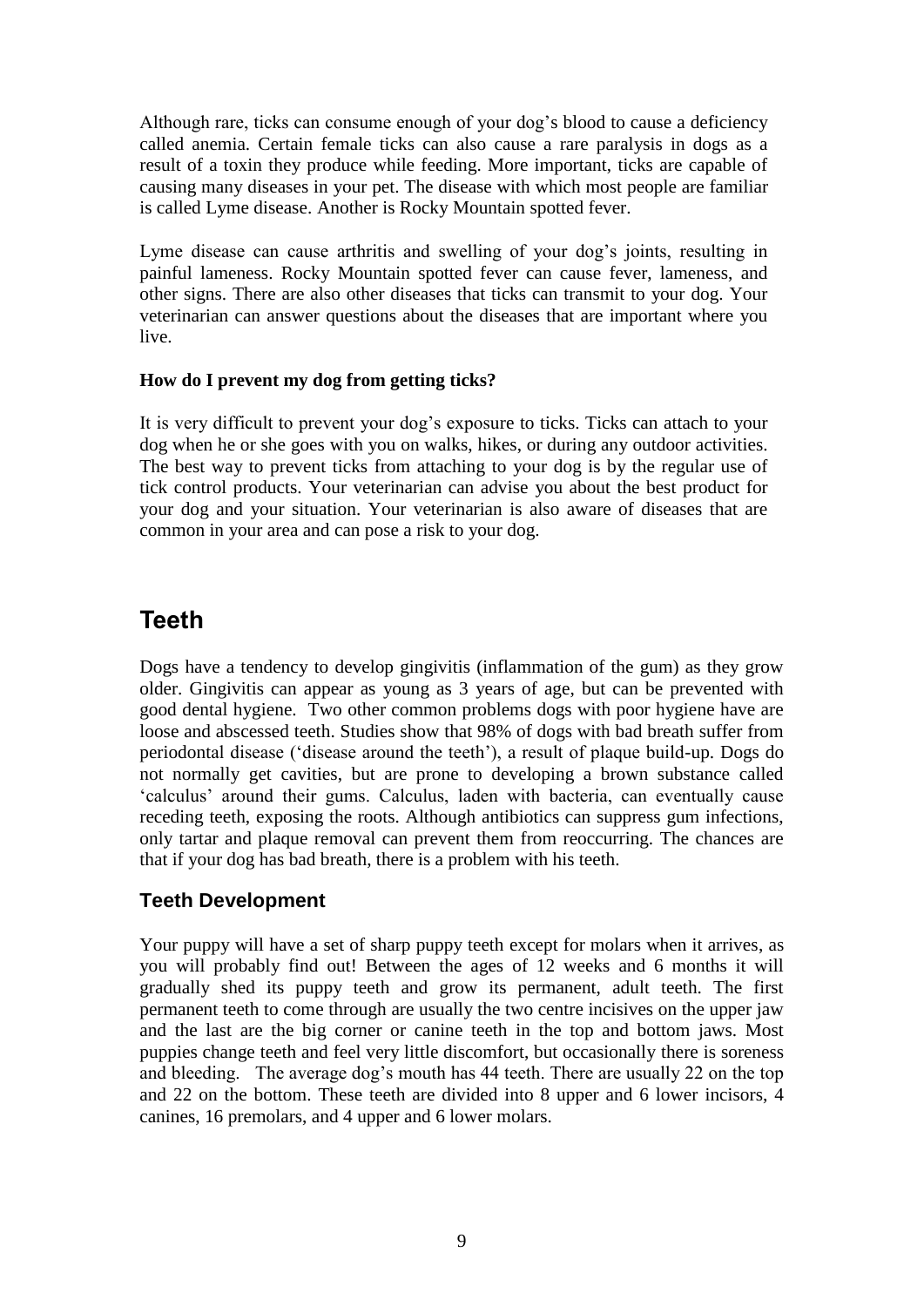# **Ears**

Ear problems are very common in dogs, and because Labrador ears hang down, they are at greater risk of having ear problems. Dogs with ear infections shake their heads, or rub them against furniture or floor. There might also be a yellow, brown or black discharge in one or both ears. They may also whine if the infection is causing them discomfort, and you can often smell an unpleasant odour from around the ear itself. If your dog displays any of these symptoms, take a closer look at the ears and you may notice red and inflamed ear canals. The ear itself may be sore to the touch.

Origins of ear problems include ear mites, allergies, yeast infection, food allergies, foreign bodies, such as plant awns, obstruction due to cancer, polyps, and excessive hair. Autoimmune diseases can also cause ear infections.

The two most common infections are otitis externa (infection of the ear canal) and otitis media (infection of the middle ear). The cause of ear canal infections most commonly bacterial or yeast related. It can also be a result of wax build up, thick or matted hair in the canal, debris, impaired drainage of the ear, mite infestations or be a secondary result of another bodily infection. Otitis media is a common result of the spread of an infection from the ear canal, where debris, ulceration, or improper cleaning may rupture the eardrum, moving the infection into the middle ear.

# **Eyes**

### **Eye structure**

The orbit is the bony cavity that contains and protects the eyeball. The eyelids are extensions of the skin of the face, and they are designed to protect the eye. The outer surface of the eyelid is covered with skin and sometimes contains the cilia (eyelashes). The inside is lined with a pink-white coloured conjunctival membrane. The nictitans or third eyelid arises from the inside corner of the eye and contains a strong cartilage support and a tear gland. It is also designed as an extra protective mechanism for the eye. The conjunctiva is a thin, nearly transparent, vascularized (containing blood vessels) tissue that covers the white of the eye and lines the eyelids. The lens is a soft, transparent, spherical structure that is suspended within the eye just behind the pupil. The lens is responsible for focusing light coming in through the pupil onto the retina in the back of the eye. The lacrymal system, which includes the lacrymal (major tear) gland and the gland of the third eyelid, is responsible for tear production and drainage of tears away from the eye.

**How Do Eyes Function?** The ability to see is dependent on the actions of several structures in and around the eyeball. When you look at an object, light rays are reflected from the object to the cornea. The light rays are bent (refracted) by the cornea and directed through the pupil to the lens, and then through the vitreous to the retina. The lens job is to make sure the light rays come into focus sharply on the retina. The resulting image on the retina is upside-down and the brain flips the image so that you see the image the right way around. The retina contains millions of light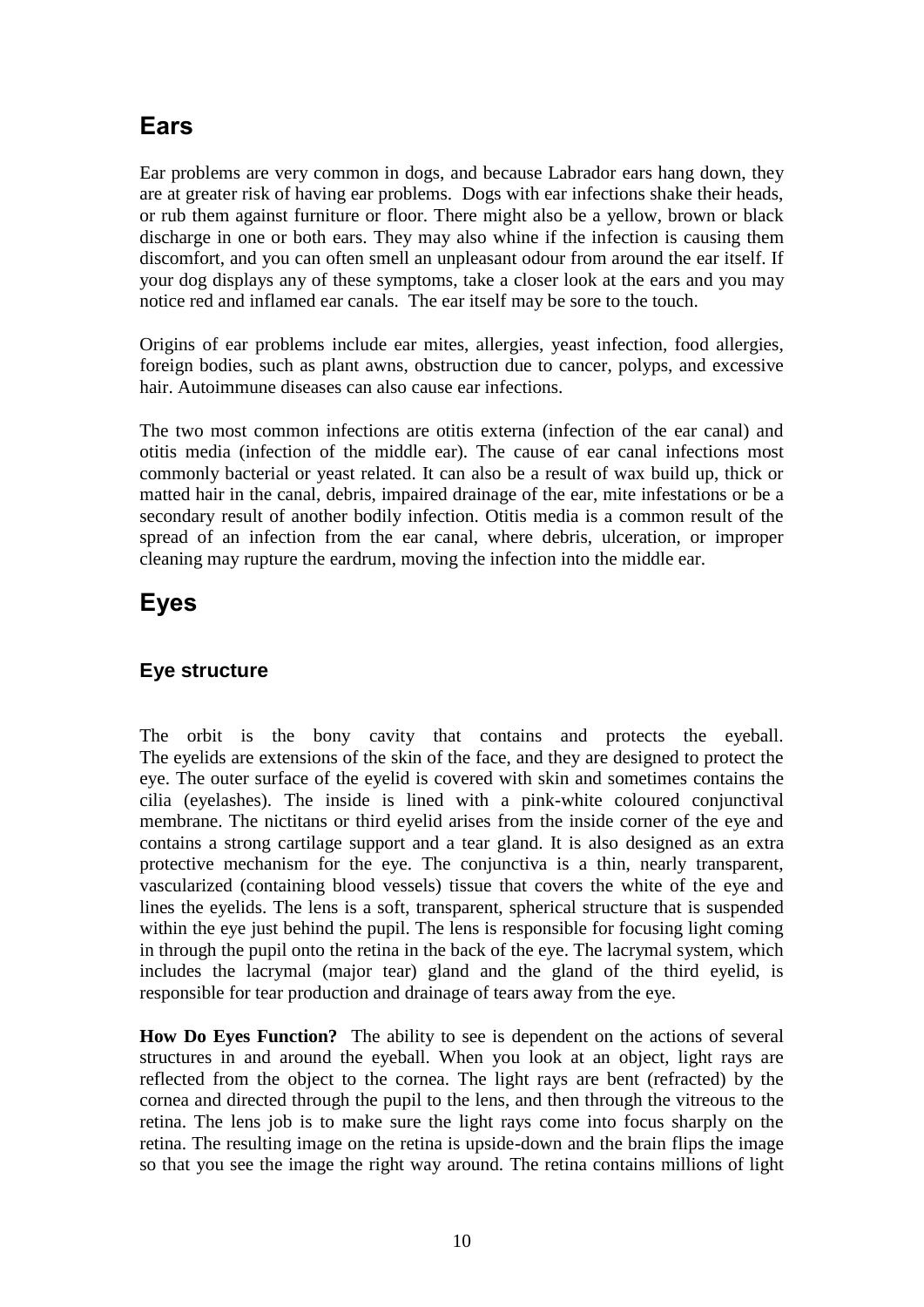receptors called rods and cones. Rods are sensitive to dim light and cones are sensitive to bright light and colour. The retina converts light energy into electrical signals and sends them to the brain via the optic nerve, which is the nerve that runs from the eye to the brain. In the brain the electrical signals are translated into an image that is perceived in an upright position.

### **Eye Problems**

### **Ocular Discharge**

Like their owners, Labradors sometimes wake up with 'sleepers' in their eyes - a crusty discharge that results from the eye's natural self-cleaning. All dogs will get this from time to time and it is perfectly normal. There are some bulgy-eyed breeds such as pugs and pekinese that are much more prone to it than others. If your Labrador has 'sleepers' in its eyes, simply wipe them gently with a damp cotton pad to remove any discharge. If your dog's eyes don't produce a build up of discharge to any extent during the day, then you generally don't have to worry about it. If your labs eyes have a discharge throughout the day, they may have an infection. Eye infections are fairly common. They can crop up on their own or when something lodges in the eye. They can also occur when the surface of the eye, called the cornea, gets scratched. A telltale sign of infection is the appearance of the discharge. It will often be thick, yellow, gray, or green. It may form a crust on the eyelids as well. Cataracts - Like a camera, eyes have a clear lens inside them that is used for focusing. A cataract is any opacity within a lens. The opacity can be very small (incipient cataract) and not interfere with vision. It can involve more of the lens (immature cataract) and cause blurred vision. Eventually, the entire lens may become cloudy, and all functional vision lost. This is called a mature cataract. Most cataracts in dogs are inherited. The cataract may develop rapidly over weeks, or slowly over years, in one or both eyes. Like humans, dogs also develop cataracts with age (often after 8 years of life).Cataracts can also develop in dogs with diabetes mellitus or in orphan puppies on an artificial milk replacer diet.

### **Distichiasis**

Distichiasis is the term used to refer to extra hairs growing on the edge of the eyelid. It causes irritation, causing the dog to blink more frequently, hold its eye(s) partly closed and produce more tears, which may be visible in a tear overflow or a "tear streak".

### **Retinal Dysplasia**

Retinal dysplasia is the most important retinal disease affecting Labradors used for hunting and field trial work. The condition is relatively uncommon in show Labs. Retinal dysplasia is a widespread inherited condition in the Labrador. It involves an abnormal development of several structures of the visual system. Dogs may be very mildly affected and demonstrate folds in the retina. These are areas where extra retina develops and instead of forming a thin membrane over the back surface of the eye, it develops into folds. Folds may result in blind spots. Retinal dysplasia involves abnormal development of several structures of the visual system. Undernourishment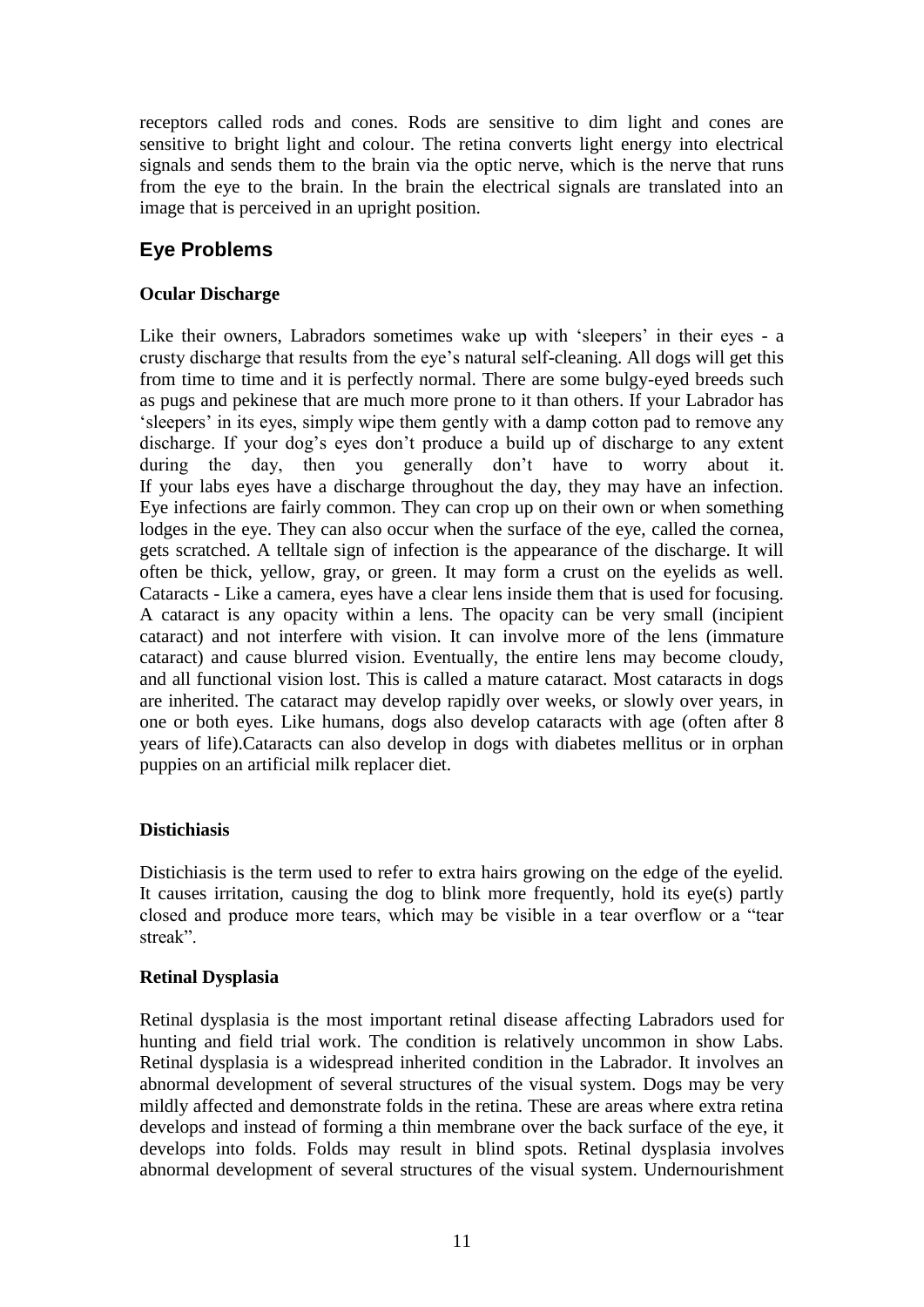of the retina is also a problem and may cause localized retinal degeneration. Dogs with mild changes (i.e. a few retinal folds), usually have no visual compromise. Subtle changes on the part of the dog, on the positioning of the head while marking a bird, help affected Labradors make use of normal areas of the retina. Larger blind spots may cause dogs to miss a mark or miss stationary objects, while these dogs are able to perceive moving objects with less difficulty. Progressive Retinal Atrophy (PRA) and Central Progressive Retinal Atrophy (CPRA) are diseases that progressively destroy the retina's light receptors resulting in gradual loss of vision and blindness. Both PRA and CPRA are inherited conditions common in Labradors. If your lab has one of these diseases it may transmit it to its offspring if mated with a lab carrying the trait for the disease.

**Eye Examinations to detect PRA/CPRA :** A simple eye examination can lead to a diagnosis. Reputable and informed breeders should have their breeding dogs examined and certified. Ask to see the certification of 'no eye conditions' on both parents before purchasing a puppy.

### **Dry Eyes**

Some dogs may develop a condition that leads to lower-than-average tear production. Insufficient tearing causes the cornea of the eye to become dry and damaged. This condition is commonly called Dry Eye. Dogs with this condition show obvious irritation of the eyes with thick yellow discharge. Ulceration of the cornea is common. The cornea looks dry and loses its normal shiny appearance. The nostril on the affected side is usually dry too because normally, tears flow from the eyes through the tear duct to the nostrils.

#### **Eyelid Problems**

Abnormalities of the eyelids are a common cause of eye disease in dogs. The eyelids may roll inwards causing hairs to rub against the eyeball. This condition is called **entropion** and necessitates an operation to be treated.

# **Hip Dysplasia**

#### **What is hip dysplasia?**

Hip Dysplasia is a genetic disease that affects the hip joints of dogs. (It is also known as degenerative joint disease, arthrosis and osteoarthrosis) and can lead to pain and debilitation in your Labrador. When canine hip dysplasia (CHD) was first described in the 1930s, it was thought to be a rare condition. Dysplasia literally means abnormal, so hip dysplasia literally translates as abnormal formation of the hip socket. Despite years of research and the combined effort of the Orthopedic Foundation for Animals and responsible dog breeders, it has been impossible to eliminate hip dysplasia from Labradors. Hip dysplasia can be seen in dogs as young as five or six months of age. In others, symptoms do not develop until after the dog has matured.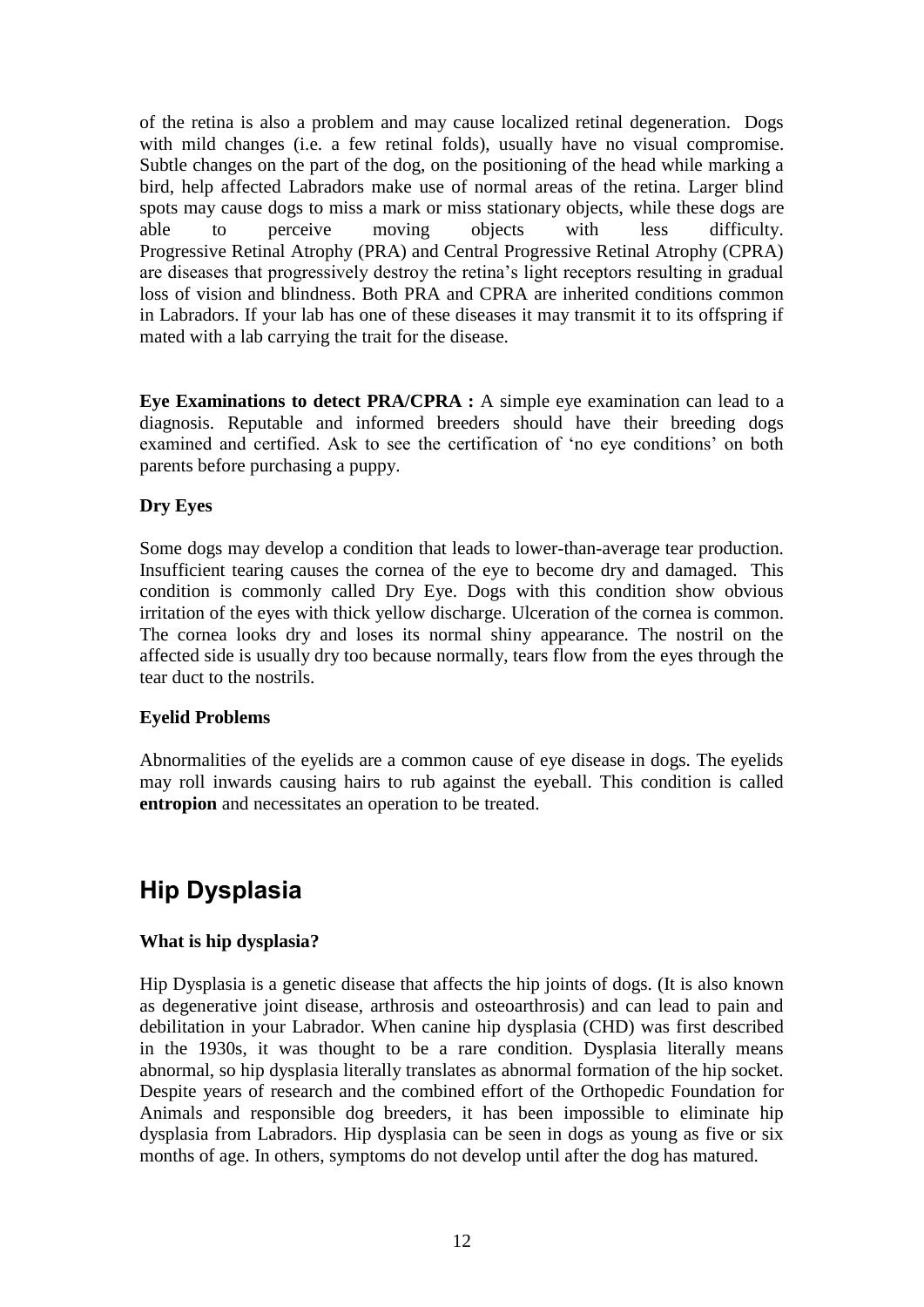#### **Cause**

Hip dysplasia is a multi-factional condition. Hip dysplasia is overwhelmingly a genetic trait that will not develop if there is no hereditary predisposition. Environmental factors, excess calcium in the diet of puppy food for large breed dogs, along with obesity, high protein and calorie diets contribute to causing the disease.

### **What happens to a dog with Hip Dysplasia?**

The hip is a ball and socket joint, in a normal hip the ball fits comfortably into the socket, forming a pivot point. Dogs with a genetic predisposition for hip dysplasia are born with normal hips. However, as the dog grows, the structure of the hip joint becomes badly deformed, and the ball no longer fits comfortably into the socket and therefore does not rotate smoothly. Both hips are usually affected, but only one side may show symptoms. The damage then spreads to the synovial membrane lining the joint capsule and more degrading enzymes and inflammatory cells stream into the joint. Full thickness loss of cartilage allows the synovial fluid to contact nerve endings in the subchondral bone, resulting in pain in your dog. If it is left untreated the disease continues to progress, eventually causing crippling lameness and severe pain. Correcting this problem at an early age can help prevent this.

### **Symptoms of Hip Dysplasia**

No one can predict when or even if a dysplastic dog will start showing clinical signs of lameness due to pain, but there are signs and symptoms that you should look out for and be aware of. These can be:

- unwillingness to run and play as much as they used to
- trouble getting up and down the stairs
- popping or snapping sounds when walking
- reluctance to exercise, jump or stand on hind limbs
- difficulty in getting up
- soreness after lying down or after heavy exercise
- sensitivity to the touch of the hindquarters
- abnormal stance (leaning forward) or gait (bunny-hopping)

lf you notice any of the above signs your vet should examine your dog. The condition will worsen until even normal daily activities are painful. Without intervention, affected dogs may be unable to walk at all by a couple years of age. In most cases, however, the symptoms do not begin to show until the middle or later years in a dog's life.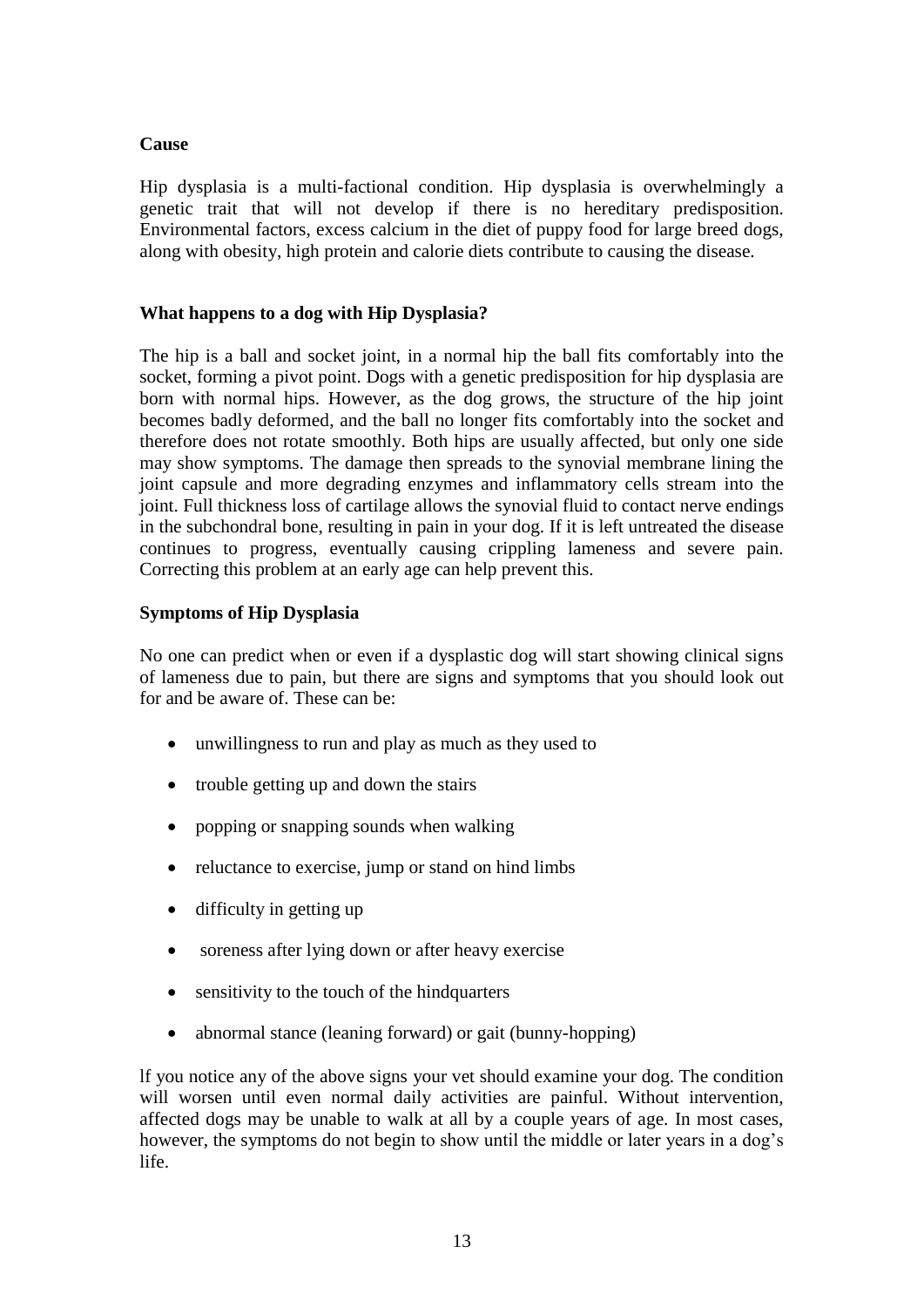### **Diagnosis**

There are many diseases which display the same symptoms as hip dysplasia, therefore the only true way to diagnose hip dysplasia is by a complete physical and neurological examination, and then x-ray of the hips. Diagnosis of CHD is based on breed, history, physical exam findings, and an X-ray of the dog's pelvis. The standard "hipextended" view is taken with the dog on his back, his legs fully extended, and his knees inwardly rotated. The X-ray film is then evaluated for the general appearance of the hip joints as well as for signs of degenerative joint disease (DJD). Other less commonly used methods of diagnosing hip dysplasia include computed tomography (CT scan), and ultrasonography.

### **How is Hip Dysplasia treated?**

The treatment depends a lot upon the severity of the hip dysplasia and the age of the dog concerned. Treatment varies from simply restricting exercise to daily antiinflammatory medications to surgery, depending on the severity of the condition. Proper treatment often allows affected dogs to live reasonably normal lives. The vet will discuss the prognosis for your dog. Any dog with hip dysplasia should be kept fit and trim as any excess weight will obviously aggravate the condition, but good muscle tone will help to support the dogs weight. Swimming is an excellent form of exercise which builds up the muscle without stress to the joints. Non-steroid antiinflammatory drugs, such as aspirin and carprofen, can often help manage pain. Research has shown that Vitamin C can also reduce the inflammation in the affected joints. Some people have also reported success with holistic medicines. However, in some dogs the arthritis in the joint can become so painful that if cannot be controlled medically. When the pain becomes this bad, there are various surgical procedures which can be done to relieve the pain. Each procedure has its pros and cons, and different veterinary surgeons may have more experience, and therefore be more skilled, with a particular type of surgery. One such procedure is called a femoral head osteotomy. This involves removing the head and neck of the femur so that the bone does not contact bone, and a fibrous scar tissue then forms a "false" joint As the dogs muscles must be strong enough to support the dog's weight on the false joint, regular exercise is very important. Another surgical procedure is hip replacement. This is the same as the human hip replacement, the diseased joint is taken out and an artificial joint is inserted.

### **Other ways to help your Labrador if it has Hip Dysplasia**

Keep your dog's weight under control and provide controlled exercise. Going for short walks will give you an idea of your dog's limits. Proper exercise will maintain muscle tone and keep the joints moving and more fluid. Swimming is a superior form of exercise to achieve this goal. A warm environment and a well padded bedding area are also of benefit. Additional warmth helps chronically infected joints. Hot water bottles are helpful. Be safe when using, to avoid burning your dog. If your Labrador lives outside, bring him into the house. The harsh conditions and weather changes are hard on those already aching joints. Plus, they need a nice soft place to lay and sleep.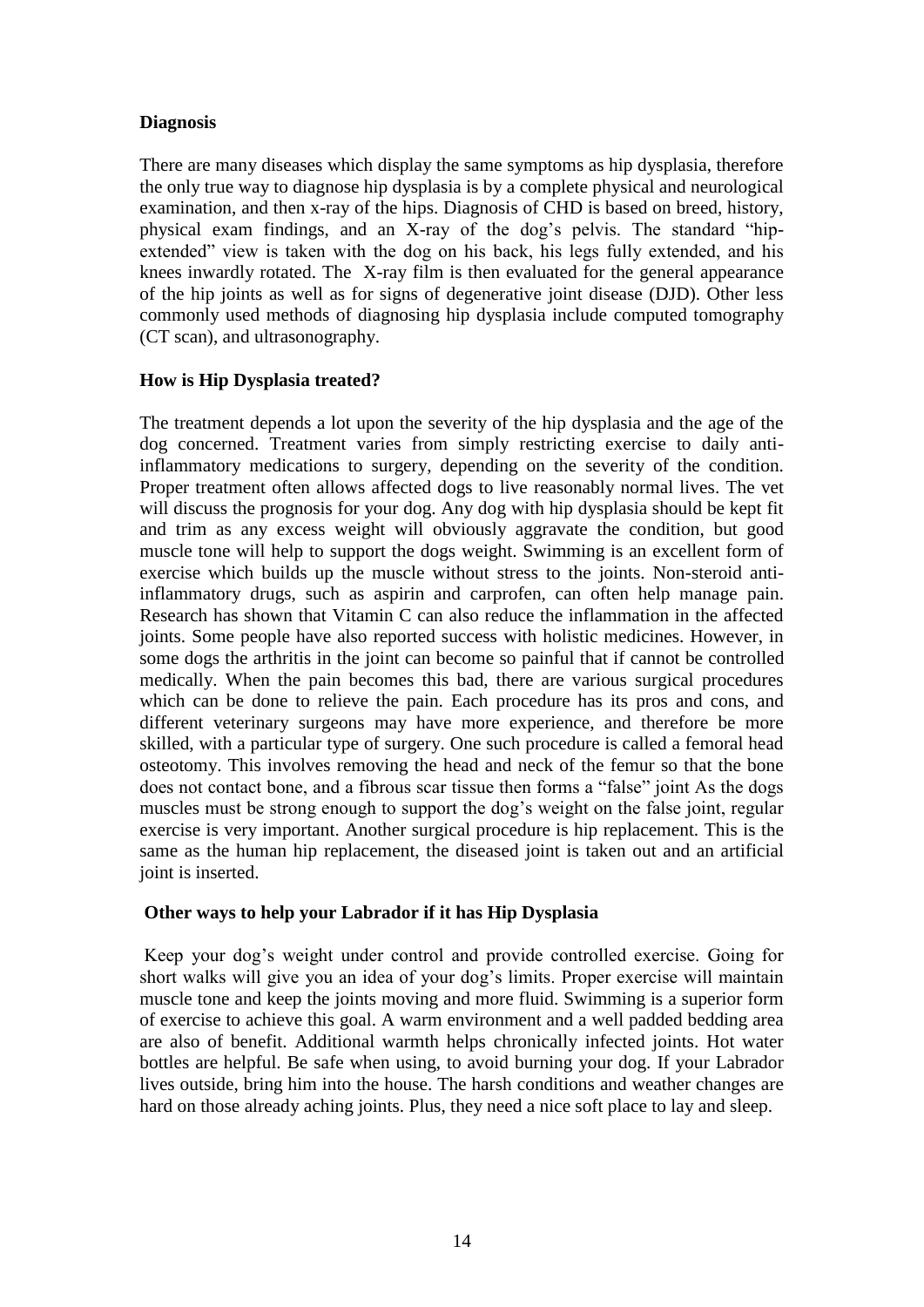### **Prevention**

No guarantee can be given when breeding radiographically-hip-dysplasia free dogs that their offspring will not develop the disease. A dog can be hip dysplasia free on a radiograph, yet still carry the genetic predisposition to this disease that will be transmitted to its offspring. The environment plays a large part in whether or not a dog will suffer from hip dysplasia. Nutrition is the greatest contribution. Puppies should be kept lean and not fat. Obviously a puppy which is carrying round too much weight will exacerbate any degeneration of the joint. Research has also shown that giving a diet too high in protein and calcium also exacerbates the condition. Rapid growth in a young puppy also contributes, and, in most cases, the rapid growth rate is directly related to feeding a high calorie diet to puppies. Over supplementation of calcium has likewise been shown to be a major factor in the development of skeletal disease in puppies. Exercise is the other main contribution. Many people overexercise young puppies, or give them the wrong type of exercise. The wrong type of exercise can include forced running for any distance and too much exercise on tarmac or other hard surfaces. Up to at least six months of age, exercise on hard surfaces should be kept at a minimum. Correct exercise for puppies includes running and playing in the garden or in a park. Games that involve jumping and very rough play should be avoided, and your puppy should be allowed to rest as soon as he has had enough and must not "over-do" it. Swimming is an excellent form of exercise which builds up the muscles without putting stress on the joints.

# **Neutering**

### **What is Neutering?**

Neutering refers to the removal of the reproductive organs on both male and female animals. Neutering or spaying a female animal involves removing the womb and ovaries (an ovario-hysterectomy).

#### **Why Should I Get My Labrador Neutered?**

- Spaying a female dog eliminates the possibility of her getting uterine and ovarian cancer.
- It reduces the possibility of mammary and prostate cancer and eliminates the possibility of testicular cancer.
- Male dogs neutered early in life tend to be less aggressive towards other males and are not distracted by females in heat. Therefore, neutered males are less tempted to run away if there are females in heat. Males are also less likely to mark their territory. The only behaviour changes that are noted after neutering relate to behaviour influenced by male hormones i.e. aggression/dominance. Playfulness, friendliness, and socialization with people are not affected.
- Neutering your female dog will avoid problem of stray males coming into the garden. Un-neutered females usually come into season twice a year. Seasons typically last for about 3-4 weeks and during this time bitches become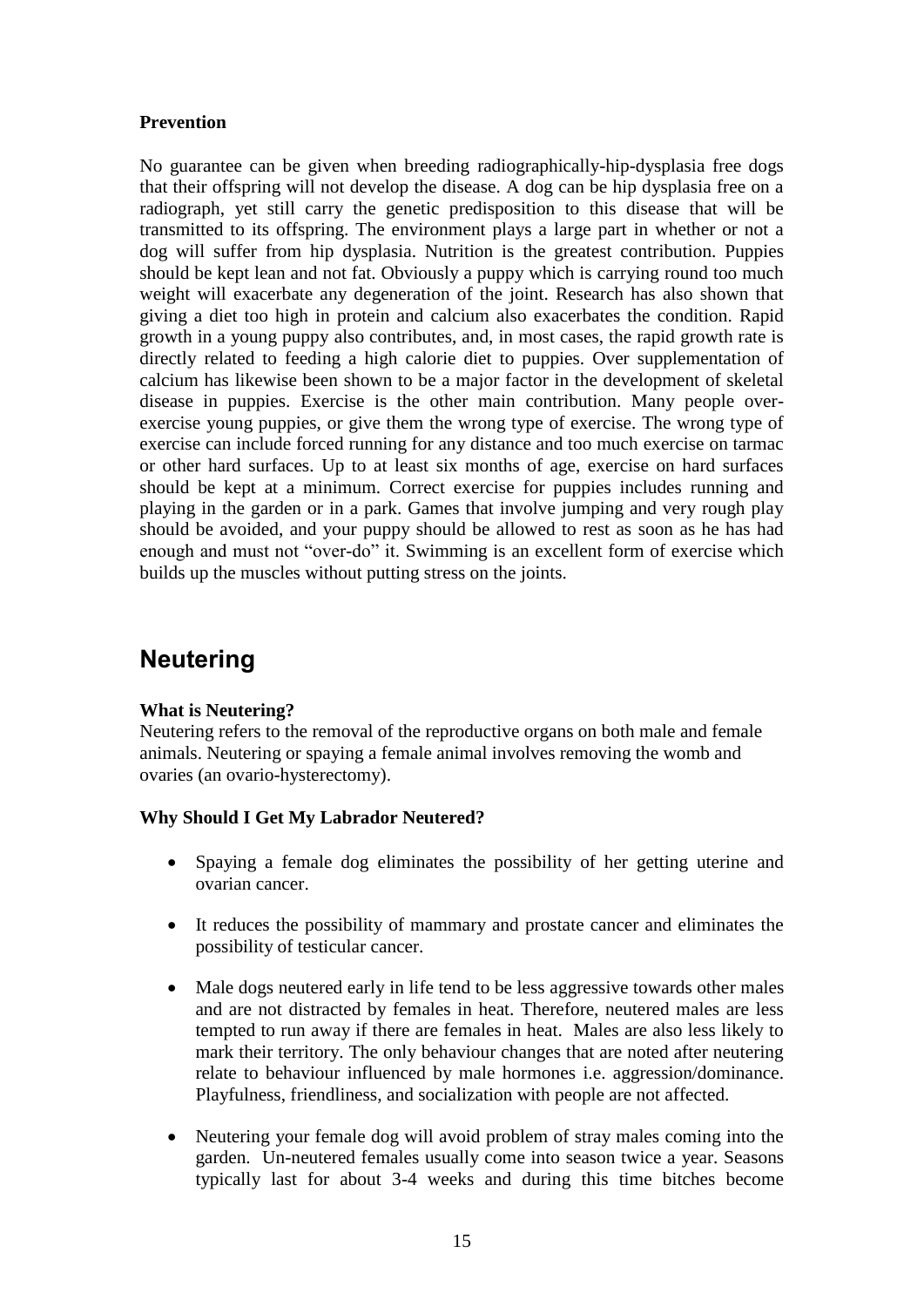receptive to the advances of male dogs. They may also roam — seeking a mate, and despite your best efforts accidents do happen.

**Remember!** There are certain times when the risks of surgery are greater for bitches, such as while they are in season, if they have a womb infection or if they are not in good general health. Your vet will give your dog a complete examination and decide when the best time would be to neuter. Many people opt for a pre-anesthetic blood test — which costs relatively little and will show whether your dog is in optimum health and has no under-lying kidney/liver disease for example which would affect the anesthetic. Before going ahead with neutering your dog, it is always best to discuss the pros and cons with your vet first.

### **When should I get my Labrador neutered?**

The average age to neuter your dog is six months. You should consult with your vet as to the right time to schedule this procedure since there is some disagreement about the appropriate age to do this. A lot of vets recommend spaying bitches at 6 months of age. Some vets nowadays spay as early as 4 months - the surgery is easier- however, vets have different practice policies and each dog is an individual case. Personally, I like to see a dog or bitch reach full maturity before being neutered as neutering too early can affect their growth.

### **How is neutering done surgically?**

An incision is made, generally just in front of the scrotum. The testicles are then removed through this incision. The blood vessels are tied off and cut. Castration is achieved. The skin incision will have either dissolvable stitches or non-dissolvable white nylon which will need removal in 10 days.

For bitches, (often called Spaying) a 2 to 3 inch incision is made in the abdomen, the entire uterus and the ovaries are then removed. The incision is then closed by stitching the various layers and finally the skin back together.

### **How will my Labrador be after it is discharged?**

For the male, the scrotum is often swollen in the first few days after surgery. If the dog is immature at the time of neutering, the empty scrotum will flatten out as it grows. If it is mature at the time of neutering, the empty scrotum will remain as a flap of skin. Sometimes the incision is mildly bruised, but pain relief is almost never necessary post neuter. Most male dogs are eager to play by the day one after surgery but to keep the incision intact, it is best to restrict the dog from boisterous activity. Your vet will advise you when your dog has to go back to have a post-op check up. For the bitch it is crucial to rest her for 10 days and observe her carefully the first night after surgery. People do under-estimate the surgery involved — any unusual signs such as vomiting, shaking, hunched in pain, pale gums, bleeding — should be reported immediately to your vet. It is important that you do not feed or give your dog water for the first hour after getting home. Many dogs are very excited on